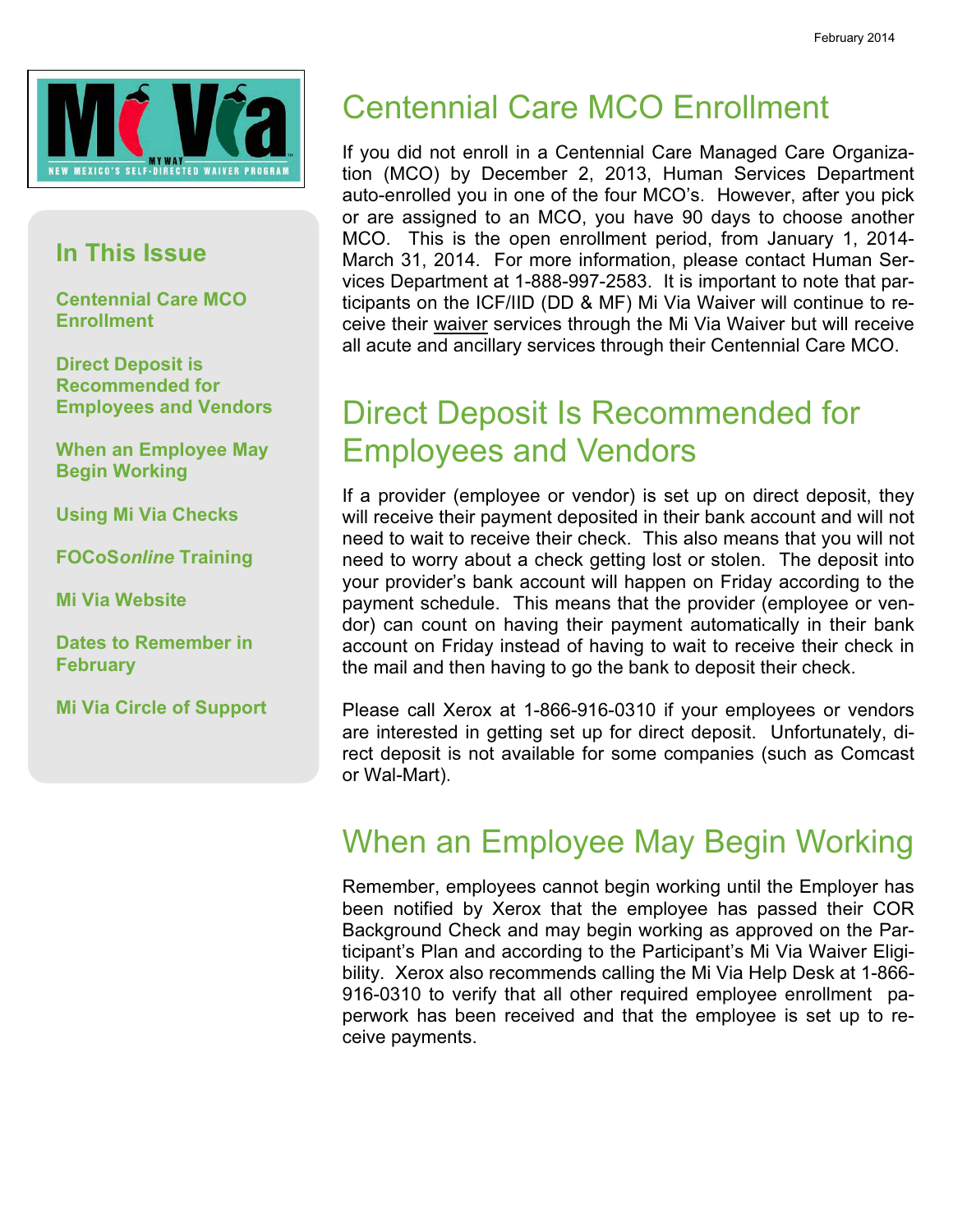#### Mi Via

Contact Information:

Phone: 1-866-916-0310 8:00 am to 5:00 pm Mon. - Fri.

Toll-free Fax: 1-866-302-6787

E-mail: mi.via@xerox.com

Web: http://www.MiViaNM.org

Physical Address: 1720-A Randolph Rd SE Albuquerque, NM 87106

If you would like to sign up for training to use FOCoSonline to review/approve timesheets and check your budget, call Mi Via at 1-866-916-0310

#### Note:

The Mi Via Advisory Committee works with the State to share information and help with communication among all Mi Via Participants.

Molina Healthcare is the Third Party Assessor (TPA) for Mi Via. They are responsible for reviewing and approving the Service and Support Plans (SSP).

#### Using Mi Via Checks

When you take a check to a store (such as Wal-Mart or Office Max) to purchase approved items:

- Encourage the cashier or store supervisor/manager to process the check as a paper check and not an electronic check.
- If he or she is unwilling to process the check as a paper check, encourage him/her to hand key the check into the TeleCheck system.
- The first set of numbers on the bottom of the check (reading left to right) is the check number, the second set of numbers is the routing number, and the third set of numbers is the account number.
- If the cashier or store supervisor/manager has any questions or if there is a problem with the check, please call Xerox at 1-866-916- 0310 so Xerox can help him or her with processing the check.

The amount of the check cannot be altered in any way. Altering a check issued by Xerox may be considered Medicaid fraud and is potential grounds for termination from the Mi Via program and will delay the process of obtaining approved items.

#### FOCoSonline Training

You can now take the FOCoSonline training on your own, at any time, from the Mi Via website home page at http://mivianm.org. A list of frequently asked questions and a training manual is also included.

If you are an employer, please take the Employer training Parts I & II. If you are an employee, you only need to take the Employee training.

Please complete the quiz at the end of the training to help you review the information. You will receive a FOCoSonline Account Authorization form, once the training is completed. You will need to complete this in order to login to FOCoSonline.

Please note, for employees, your Employer must also have access to FOCoSonline so they can approve your timesheet.

#### Mi Via Website

You can access the Mi Via website at http://mivianm.org for useful information regarding the Mi Via program. Past copies of the Mi Via newsletter are also available.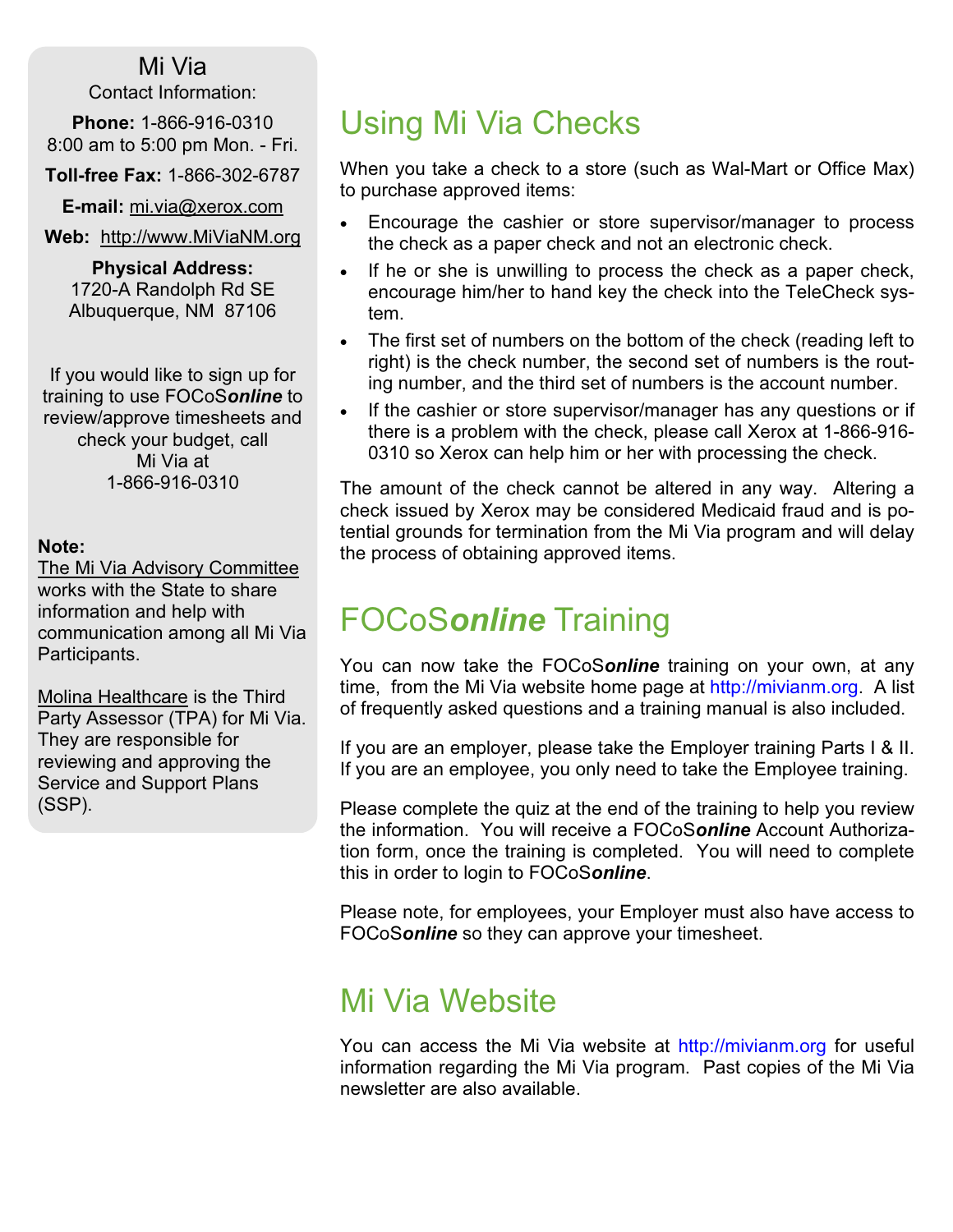### Dates to Remember in February

# February 2014

| Sun            | Mon          | Tue                     | Wed    | Thu                                                        | Fri                                                                                                                   | Sat                                                                                                           |
|----------------|--------------|-------------------------|--------|------------------------------------------------------------|-----------------------------------------------------------------------------------------------------------------------|---------------------------------------------------------------------------------------------------------------|
| Jan 26         | Jan 27       | <b>Jan 28</b>           | Jan 29 | Jan 30<br><b>Spending Reports</b><br><b>Mailed to EORs</b> | Jan 31<br><b>Vendor Checks</b><br><b>Received or</b><br><b>Deposited</b>                                              | $\mathbf{1}$<br>Deadline to<br>submit PRFs for<br>2/14 payment                                                |
| $\overline{c}$ | $\mathbf{3}$ | $\overline{\mathbf{4}}$ | 5      | 6                                                          | $\overline{7}$<br>Paychecks and<br><b>Vendor Checks</b><br><b>Received or</b><br>Deposited; end of<br>the pay period. | 8<br>Deadline to<br>submit<br>timesheets,<br>Mileage & PRFs<br>for 2/21 payment;<br>new pay period<br>begins. |
| 9              | 10           | 11                      | 12     | 13                                                         | 14<br><b>Vendor Checks</b><br><b>Received or</b><br><b>Deposited</b>                                                  | 15<br>Deadline to<br>submit PRFs for<br>2/28 payment                                                          |
| 16             | 17           | 18                      | 19     | 20                                                         | 21<br>Paychecks and<br><b>Vendor Checks</b><br><b>Received or</b><br>Deposited; end of<br>the pay period.             | 22<br>Deadline to<br>submit<br>timesheets,<br>Mileage & PRFs<br>for 3/7 payment;<br>new pay period<br>begins. |
| 23             | 24           | 25                      | 26     | 27<br><b>Spending Reports</b><br><b>Mailed to EORs</b>     | 28<br><b>Vendor Checks</b><br><b>Received or</b><br><b>Deposited</b>                                                  | Mar 1<br>Deadline to<br>submit PRFs for<br>3/14 payment                                                       |